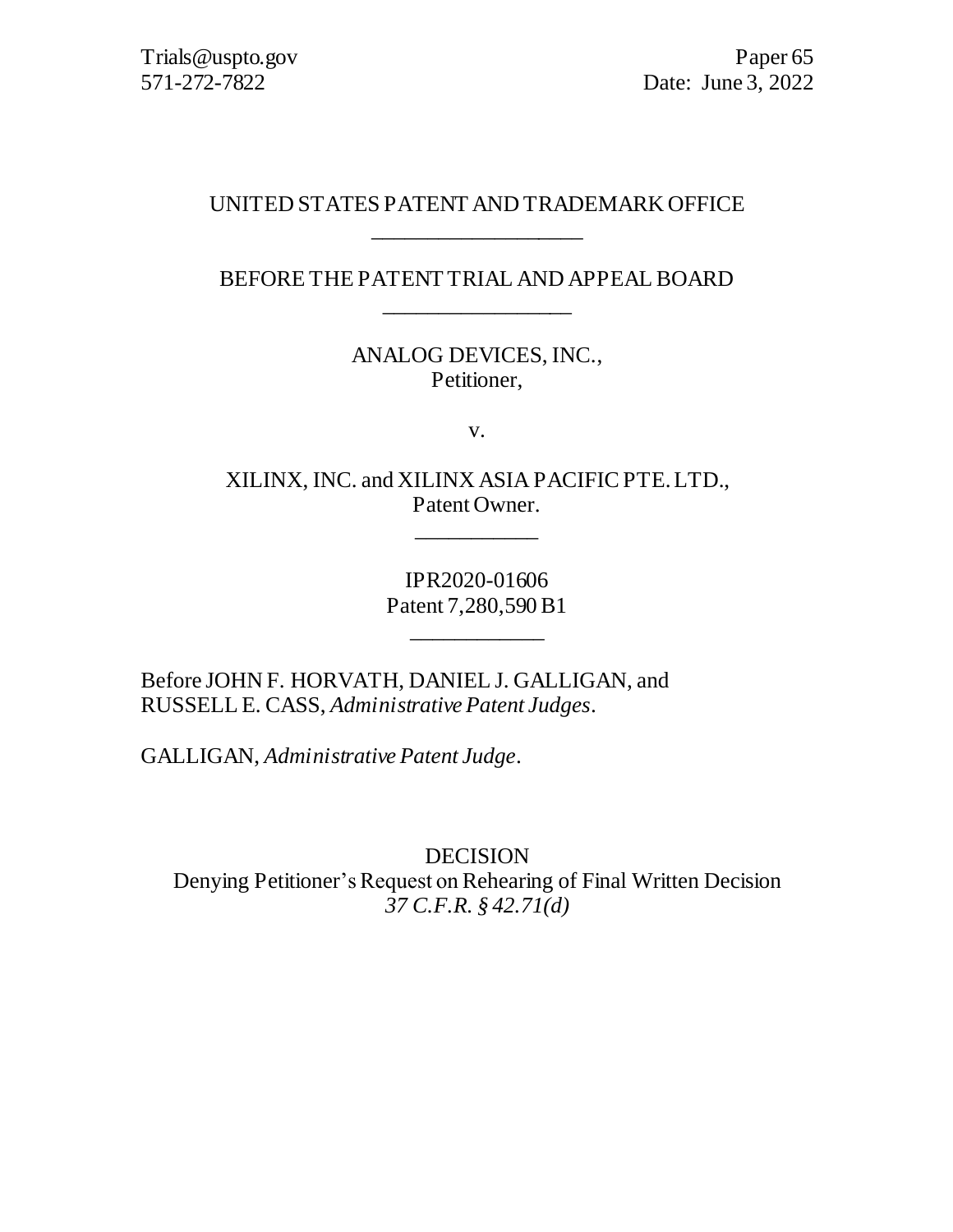#### I. DISCUSSION

Petitioner Analog Devices, Inc. requests reconsideration of our Final Written Decision (Paper 63, "Final Dec.") regarding U.S. Patent No. 7,280,590 B1 (Ex. 1001, the "'590 patent"). Paper 64 ("Req. Reh'g").

The standard for a request for rehearing of a Final Written Decision is set forth in 37 C.F.R. § 42.71(d), which provides in relevant part:

The burden of showing a decision should be modified lies with the party challenging the decision. The request must specifically identify all matters the party believes the Board misapprehended or overlooked, and the place where each matter was previously addressed in a motion, an opposition, or a reply.

A rehearing request is not an opportunity for the requesting party to reargue its case or merely to express disagreement with the Final Written Decision. Nor is it an opportunity for the moving party to present new arguments that were not in its original submissions.

In the Final Written Decision, we determined that Petitioner had not shown that proposed substitute claim 39 is unpatentable, and we granted Patent Owner's motion to amend as to that proposed substitute claim. Final Dec. 104–106, 108. On rehearing, Petitioner argues that, for proposed substitute claim 39, we should have considered a ground of unpatentability based on five references "[e]ven though this combination was not specifically presented to oppose substitute claim 39." Req. Reh'g 3; *see also*  Req. Reh'g 3 n.2 (identifying the five references as Ex. 1008 ("DS\_ORT8850"), Ex. 1005 ("HFAN-1.0"), Ex. 1034 ("Lee"), Ex. 1039 ("Madhavan"), and Ex. 1004 ("IEEE 1149.6")). Because this ground was not presented for proposed substitute claim 39, we did not misapprehend or overlook anything in this regard. *See* 37 C.F.R. § 42.71(d).

2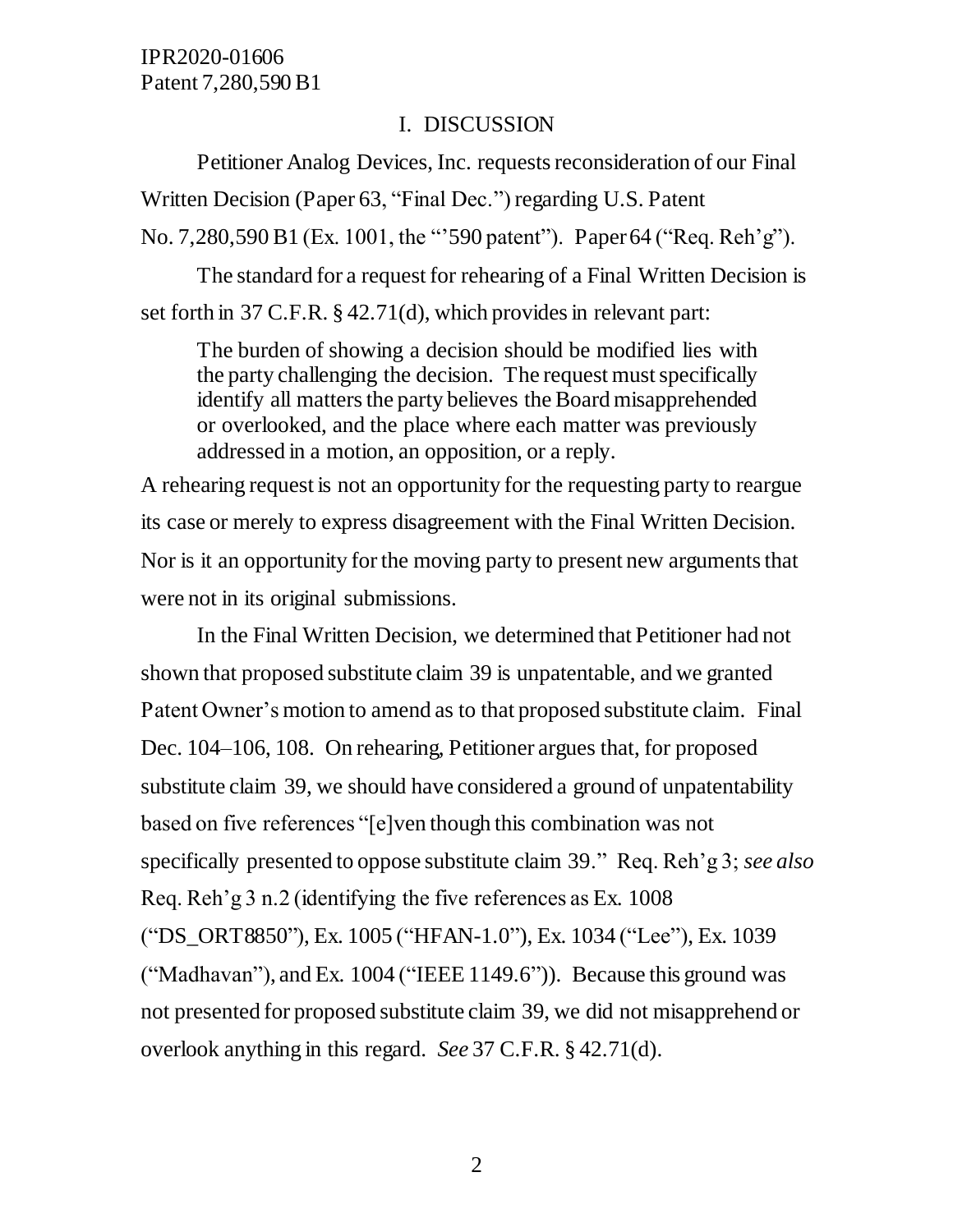Furthermore, Petitioner's arguments on rehearing at most show that, under our Rules, we had discretion to consider this ground when rendering the Final Written Decision as to proposed substitute claim 39. More particularly, Petitioner argues on rehearing that this ground was presented for another claim such that there was "readily identifiable and persuasive evidence of record," that Patent Owner had an opportunity to respond, and that considering this ground is in the "interest of supporting the integrity of the patent system." Req. Reh'g 4–12. But, as Petitioner acknowledges, such a situation still involves a matter of Board "discretion." Req. Reh'g 2; *see*  37 C.F.R.  $\S$  42.121(d)(3) ("Irrespective of paragraphs (d)(1) and (2) of this section, the Board may, in the interests of justice, exercise its discretion to grant or deny a motion to amend only for reasons supported by readily identifiable and persuasive evidence of record."); *see also Hunting Titan, Inc. v. DynaEnergetics Europe GmbH*, 28 F.4th 1371, 1381 (Fed. Cir. 2022) ("Neither *Aqua Products[, Inc. v. Matal*, 872 F.3d 1290 (Fed. Cir. 2017) (en banc)] nor *Nike[, Inc. v. Adidas AG*, 955 F.3d 45 (Fed. Cir. 2020)] established that the Board maintains an affirmative duty without limitation or exception, to sua sponte raise patentability challenges to a proposed substitute claim."). Thus, although our Rules permit us, under certain circumstances, to consider a ground that was not asserted specifically against a proposed substitute claim, the Rules do not require us to do so.

Petitioner also argues that "all of the arguments underlying the conclusion that substitute claim 39 was unpatentable were accepted by the Board in its Final Written Decision." Req. Reh'g 7–8. We disagree. Our Final Written Decision did not specifically include findings directed to a reason to combine for any combination involving both HFAN-1.0 and IEEE 1149.6. Petitioner asserted these two references in the same

3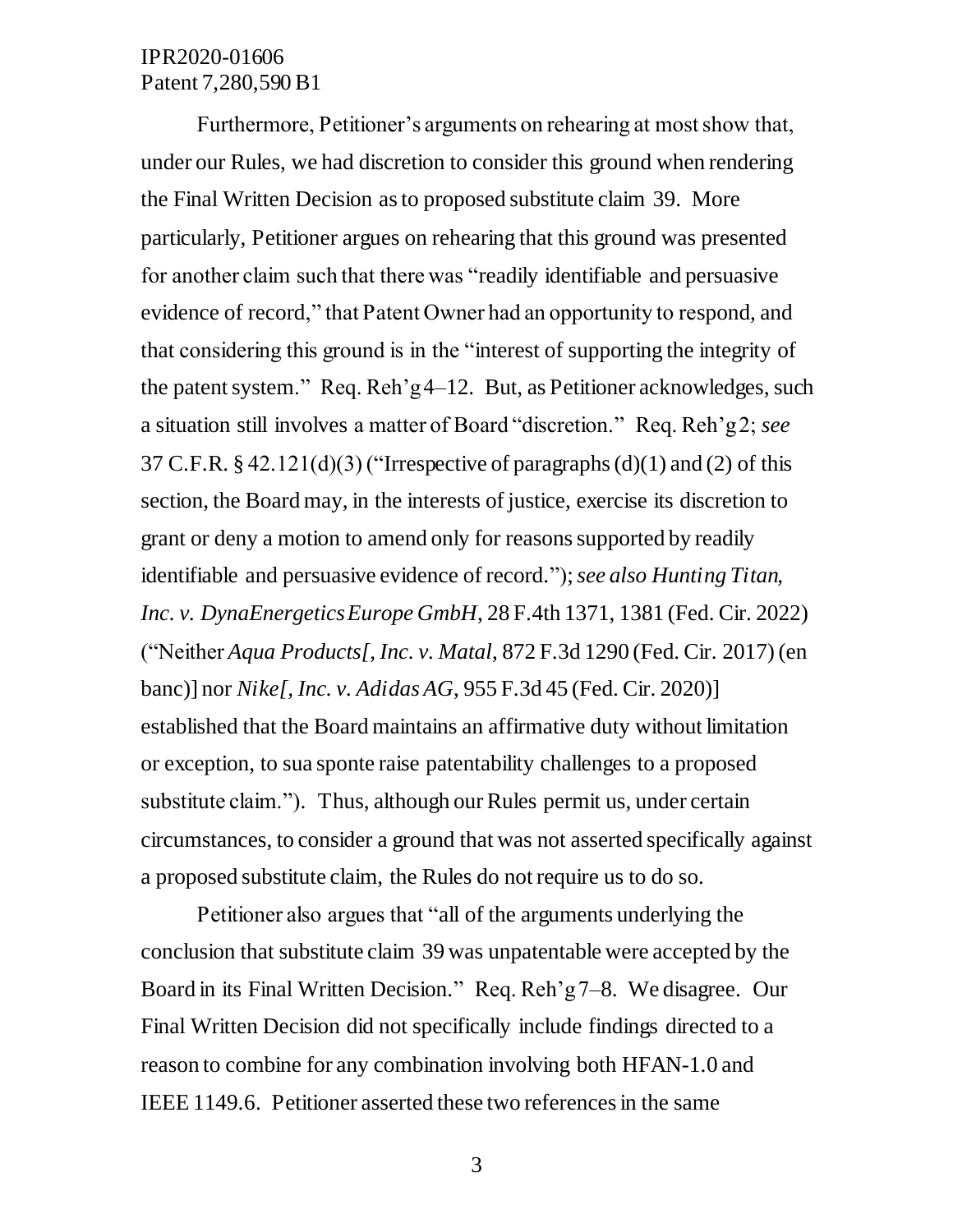j

combination only as to proposed substitute claim 29, and we did not reach this ground of unpatentability because we denied the motion to amend as to proposed substitute claim 29 for lack of adequate written description support. *See* Final Dec. 68–75.<sup>1</sup>

Petitioner also argues that proposed substitute claim 39 should be rejected because it "improperly broadened original claim 22." Req. Reh'g 12–15. In particular, Petitioner points out that claim 22 depends from claim 21, which depends from claim 16, which in turn depends from independent claim 15. *See* Req. Reh'g 12–14. Petitioner points out that, by contrast, proposed substitute claim 39 depends from proposed substitute claim 38 (substitute for claim 21), which depends from proposed substitute claim 33 (substitute for claim 15). *See* Req. Reh'g 12–14. Thus, claim 22 incorporates all of the subject matter recited in claims 15, 16, and 21, but proposed substitute claim 39 does not incorporate the subject matter of proposed substitute claim 34, which is a substitute for claim 16.

As an initial matter, we note that the Rehearing Request does not identify where this issue was previously raised, as required by 37 C.F.R.  $§$  42.71(d). Req. Reh'g 12–15. We have reviewed the papers, and this issue was not raised by Petitioner during the trial. Petitioner's argument on rehearing is improper for this reason.

In any event, we do not agree with Petitioner's rehearing argument. The relevant statute states that "[a]n amendment under this subsection may not enlarge the scope of the claims of the patent or introduce new matter."

<sup>&</sup>lt;sup>1</sup> The table on page 75 of our Final Written Decision incorrectly states that Petitioner challenged proposed substitute claims 27 and 37 based on a combination including both IEEE 1149.6 and HFAN-1.0. The inclusion of HFAN-1.0 is a typographical error.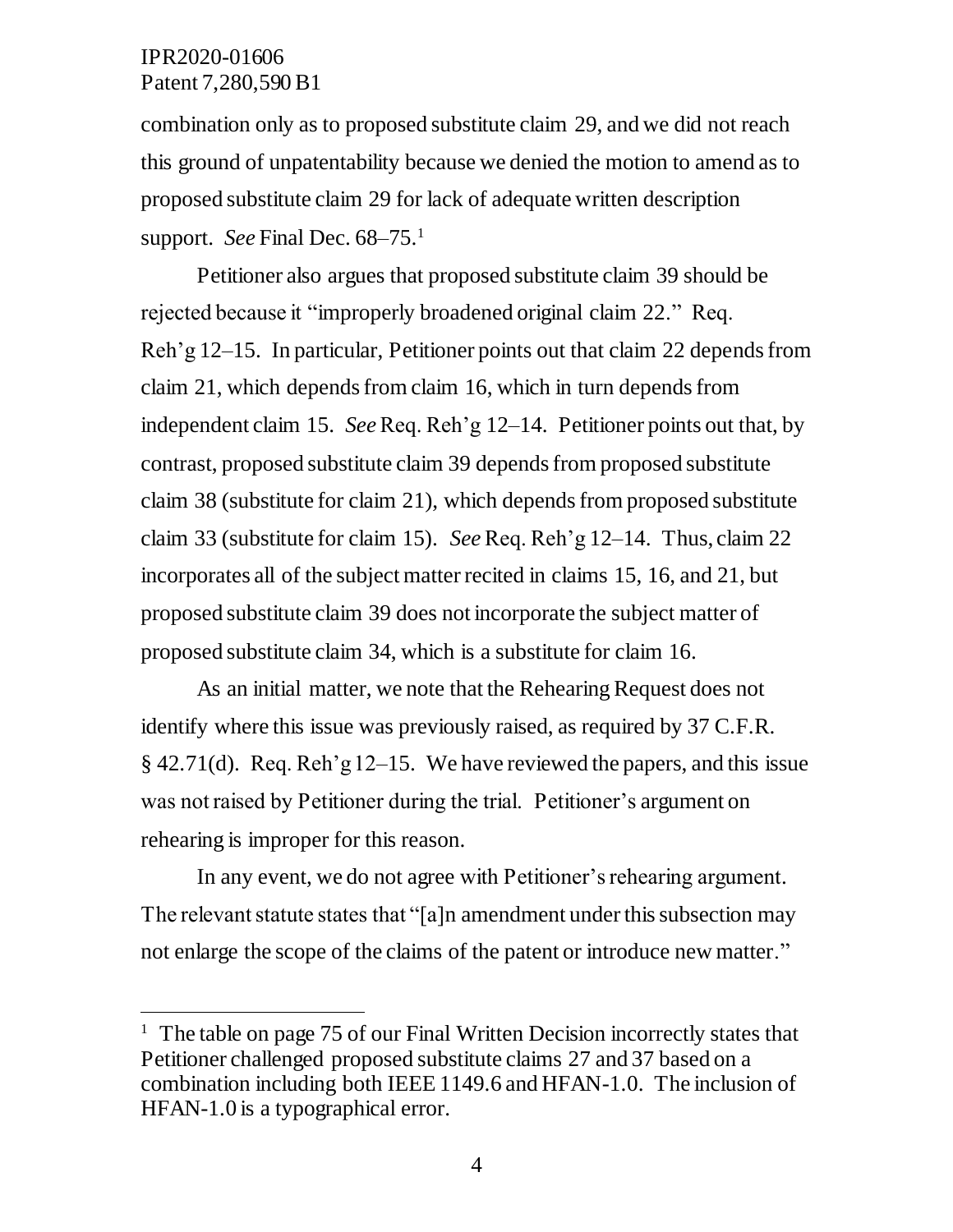35 U.S.C. § 316(d)(3). Board precedent states that "[a] patent owner may not seek to broaden a challenged claim in any respect that enlarges the scope of the claims of the patent." *Lectrosonics, Inc. v. Zaxcom, Inc.*,

IPR2018-01129, Paper 15 at 6 (PTAB Feb. 25, 2019) (precedential).

Proposed substitute claim 39 is narrower than proposed substitute claim 33, from which it ultimately depends, and proposed substitute claim 33 contains amendments that narrow its scope from that of original claim 15. *See* Paper 36 at 34. Thus, proposed substitute claim 39 is narrower than original claim 15 and does not "enlarge the scope of the claims of the patent." 35 U.S.C.  $§ 316(d)(3).$ 

Petitioner's focus on whether proposed substitute claim 39 is broader than original dependent claim 22 itself is misplaced. Petitioner asserts that, "[e]ven though claim 39 is a dependent claim, it nevertheless broadens the claims in all respects to encompass something that would not have infringed the original patent because it lacks the limitations from original claim 16." Req. Reh'g 15. We disagree with this argument for the simple reason that removing the limitations of original claim 16 still would not create a broader claim than original claim 15, from which claim 16 depends.

We find that proposed substitute claim 39 complies with the requirement of  $\S 316(d)(3)$  to "not enlarge the scope of the claims."

Nothing on rehearing persuades us that we misapprehended or overlooked any matters or that we abused our discretion as to proposed substitute claim 39. Accordingly, we deny Petitioner's rehearing request.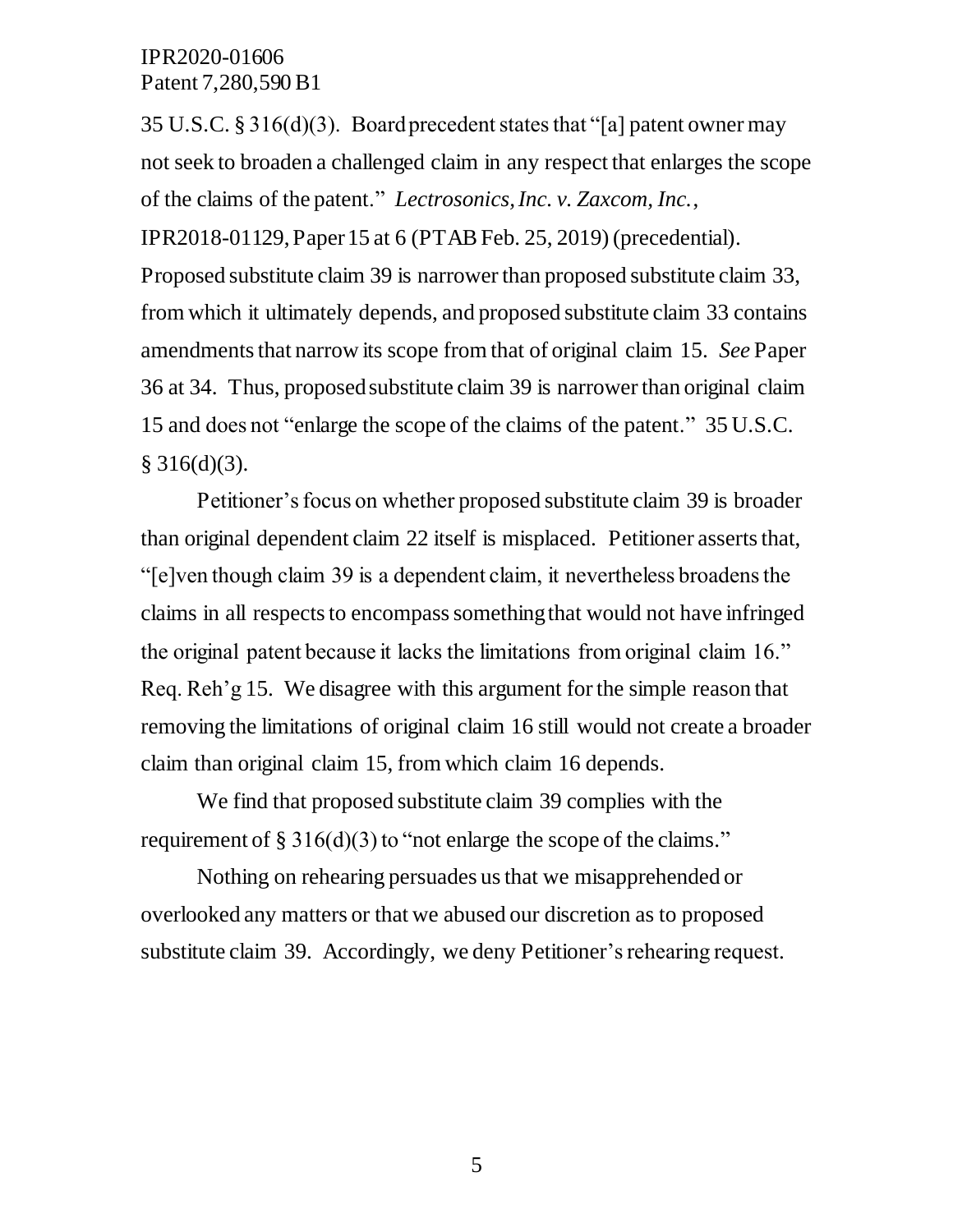Outcome of Decision on Rehearing:

| <b>Claims</b>  | 35 U.S.C  | <b>Reference(s)/Basis</b> | <b>Denied</b> | <b>Granted</b> |
|----------------|-----------|---------------------------|---------------|----------------|
|                |           |                           |               |                |
| 39             | 103(a)    | DS_ORT8850,               | 39            |                |
|                |           | IEEE 1149.6, Lee,         |               |                |
|                |           | Madhavan,                 |               |                |
|                |           | $HFAN-1.0$                |               |                |
| 39             | 316(d)(3) | Enlargement of            | 39            |                |
|                |           | claim scope               |               |                |
| <b>Overall</b> |           |                           | 39            |                |
| Outcome        |           |                           |               |                |

Final Outcome of Motion to Amend after Rehearing:

| <b>Motion to Amend Outcome</b>             | $  \text{Claim}(s)$ |
|--------------------------------------------|---------------------|
| Substitute Claims: Motion to Amend Granted | 39                  |

# II. ORDER

In view of the foregoing, it is:

ORDERED THAT Petitioner's Request for Rehearing of the Board's Final Written Decision is *denied*.